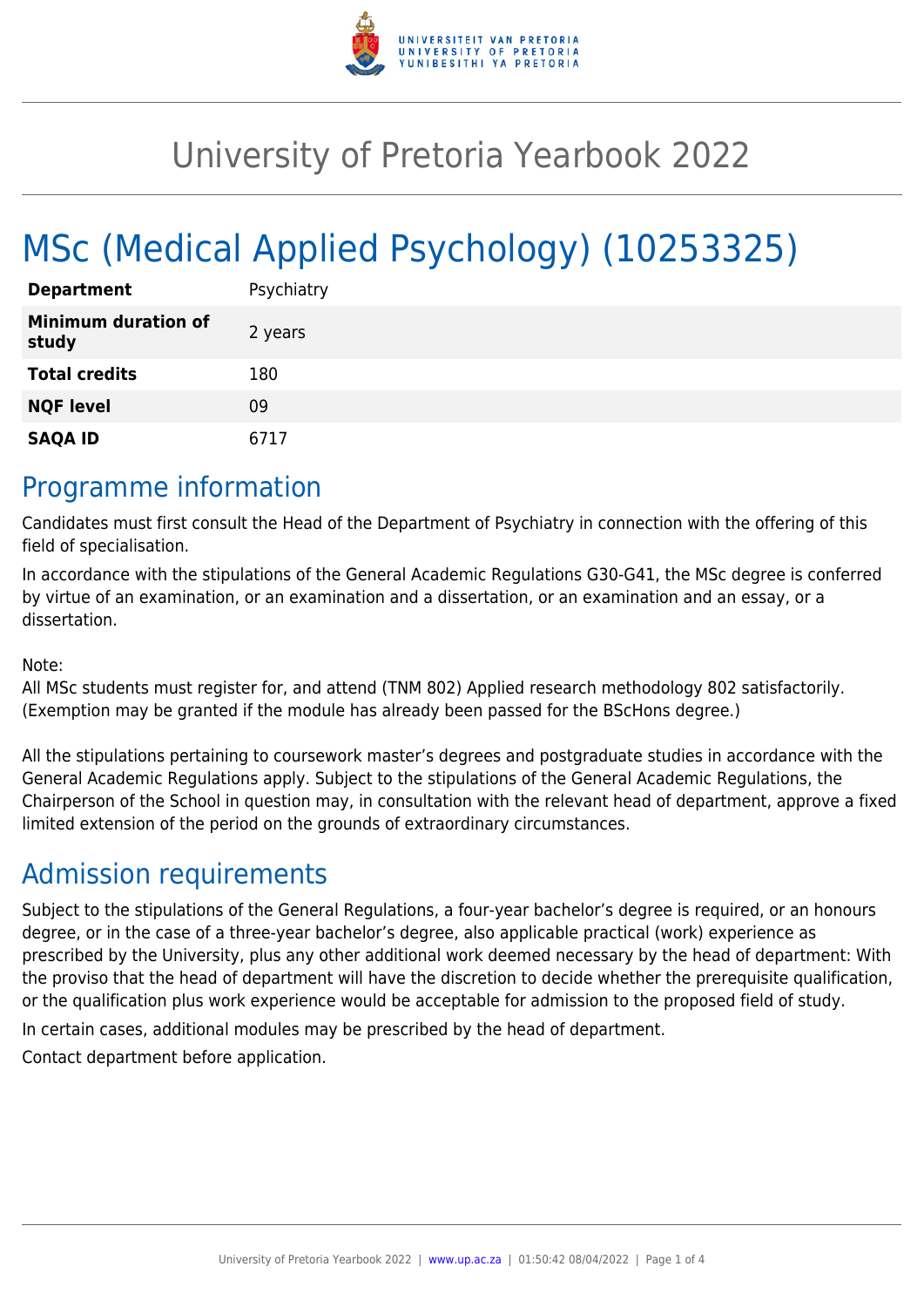

## Additional requirements

In certain cases, additional modules may be prescribed by the head of department.

## Other programme-specific information

Students with previous academic training in Psychology may apply for exemption from certain sections of the programme by virtue of equivalent modules passed at postgraduate level.

## Research information

#### **Research protocol**

After registration, a student is required to submit a complete research protocol regarding the proposed dissertation to the MSc Committee of the School and if necessary, also to the Ethics Committee for approval.

#### **Dissertation**

A dissertation must be submitted via Student Administration at least three months prior to the date of a particular graduation ceremony. A manual on the editing of dissertations is available on request from the relevant head of department.

### Pass with distinction

The degree is conferred with distinction on a student who has obtained an average of at least 75% in the examination, or in the examination and the dissertation, or in the examination and the essay, or in the dissertation.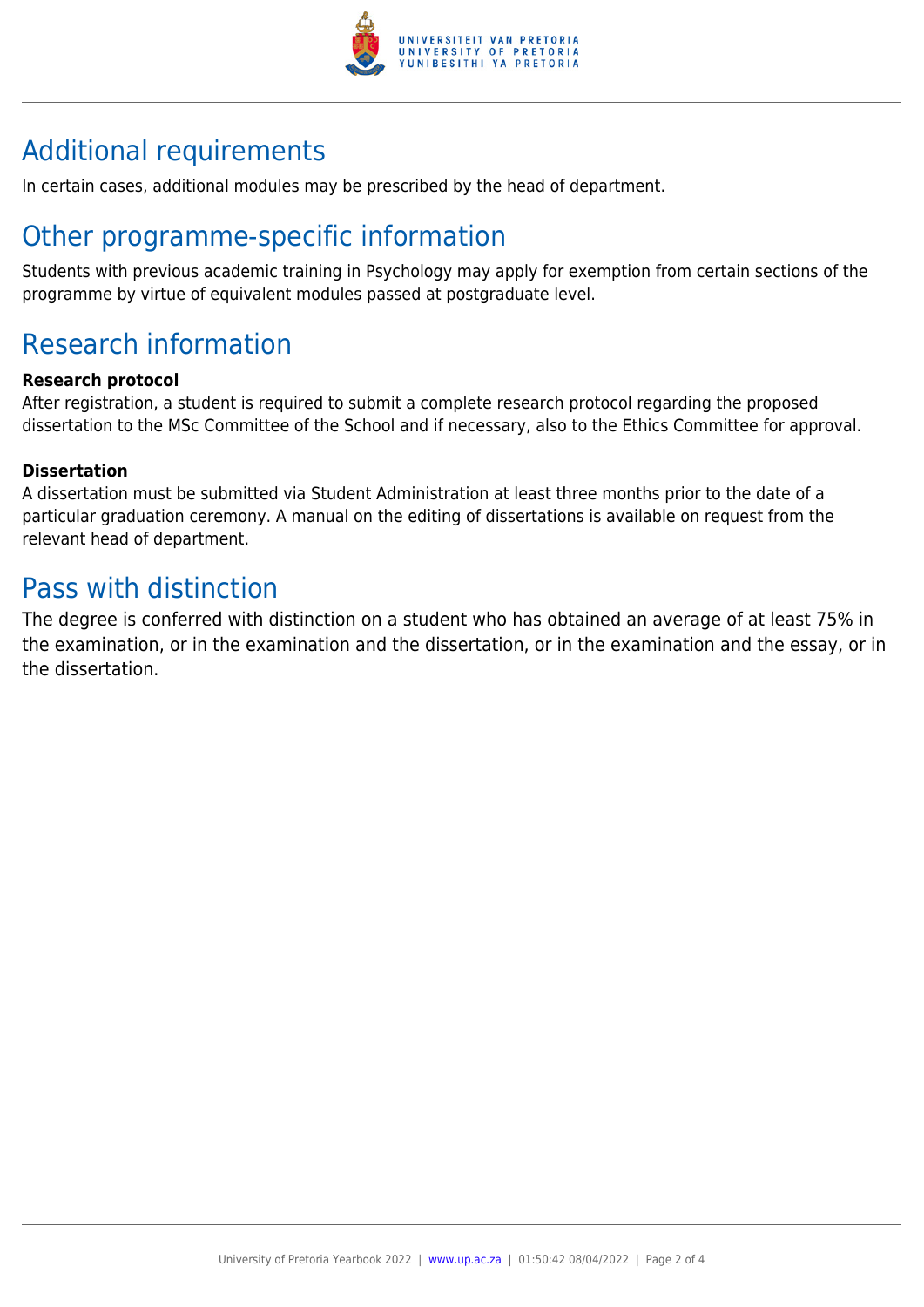

### Curriculum: Year 1

#### **Minimum credits: 180**

### **Core modules**

[Transcultural practice 802](https://www.up.ac.za/yearbooks/2022/modules/view/MTS 802) (MTS 802) - Credits: 13.00 [Personality theory 803](https://www.up.ac.za/yearbooks/2022/modules/view/MTS 803) (MTS 803) - Credits: 13.00 [Human development 804](https://www.up.ac.za/yearbooks/2022/modules/view/MTS 804) (MTS 804) - Credits: 13.00 [Research methodology 805](https://www.up.ac.za/yearbooks/2022/modules/view/MTS 805) (MTS 805) - Credits: 13.00 [Pathology 806](https://www.up.ac.za/yearbooks/2022/modules/view/MTS 806) (MTS 806) - Credits: 13.00 [Communication theory 807](https://www.up.ac.za/yearbooks/2022/modules/view/MTS 807) (MTS 807) - Credits: 13.00 [Practical work: Medical applied psychology 808](https://www.up.ac.za/yearbooks/2022/modules/view/MTS 808) (MTS 808) - Credits: 12.00 [Mini-dissertation: Medical applied psychology 890](https://www.up.ac.za/yearbooks/2022/modules/view/MTS 890) (MTS 890) - Credits: 90.00 [Applied research methodology 802](https://www.up.ac.za/yearbooks/2022/modules/view/TNM 802) (TNM 802) - Credits: 0.00